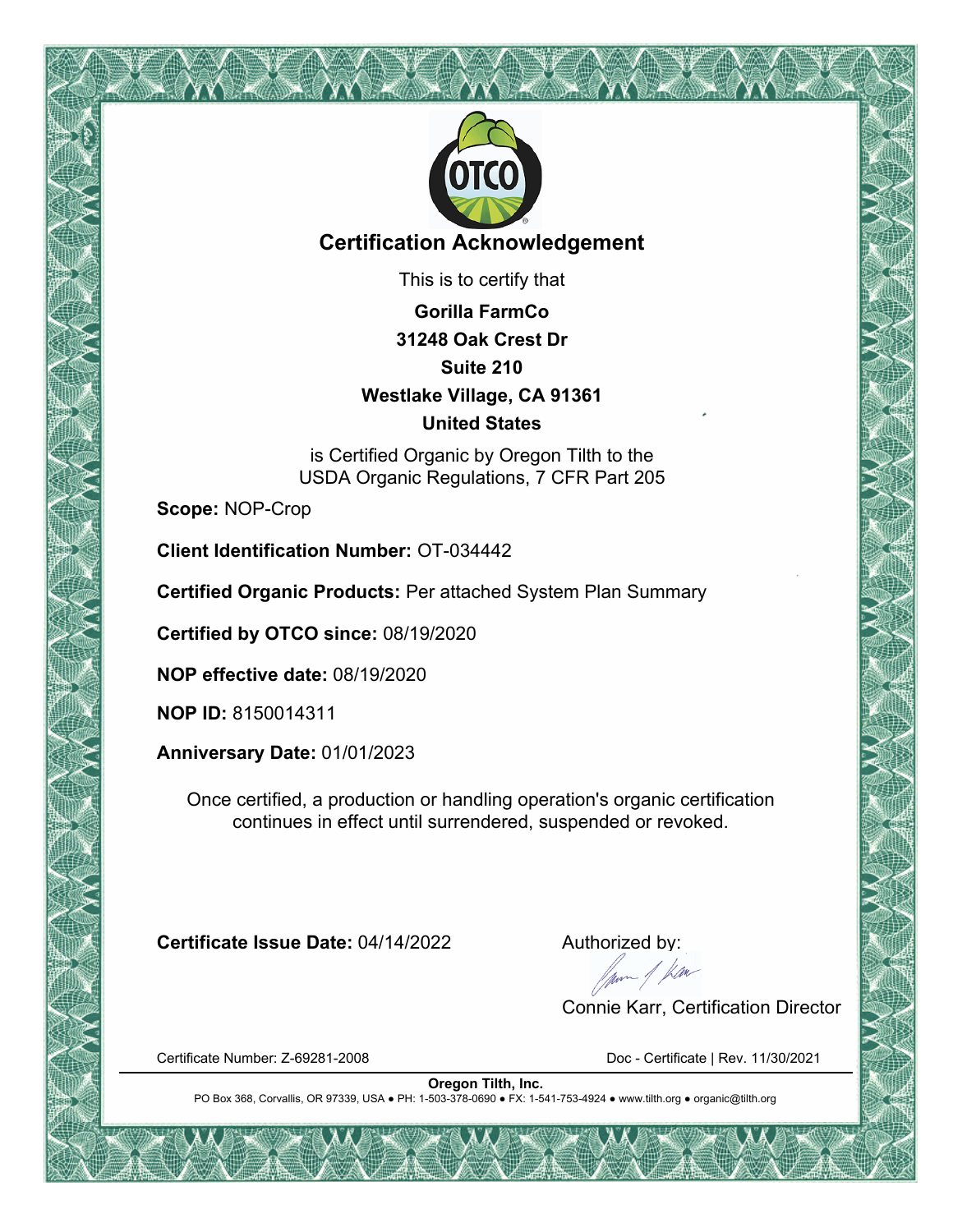

# **Certification Acknowledgement**

This is to certify that

**Gorilla FarmCo 31248 Oak Crest Dr Suite 210 Westlake Village, CA 91361 United States**

is declared by Oregon Tilth to be in compliance with the following standards / programs:

### **Standard / Program Certification Period**

### US/Canada Equivalence-Crop Compliant Since: 08/19/2020

*Products on the attached Organic System Plan Summary identified with compliance marks for US-Canada Equivalency are certified in accordance with the terms of the U.S. - Canada Organic Equivalency Arrangement.*

**Client Identification Number:** OT-034442

**NOP ID:** 8150014311

**Certified by OTCO since:** 8/19/2020 **NOP ID:** 8150014311<br>**Certificate Issue Date:** 04/14/2022 Connie Karr, Certification Director

Authorized by:

Certificate Number: Z-69281-2008 Doc - Certificate | Rev. 11/30/2021

**Oregon Tilth, Inc.**

PO Box 368, Corvallis, OR 97339, USA . PH: 1-503-378-0690 · FX: 1-541-753-4924 · www.tilth.org · organic@tilth.org